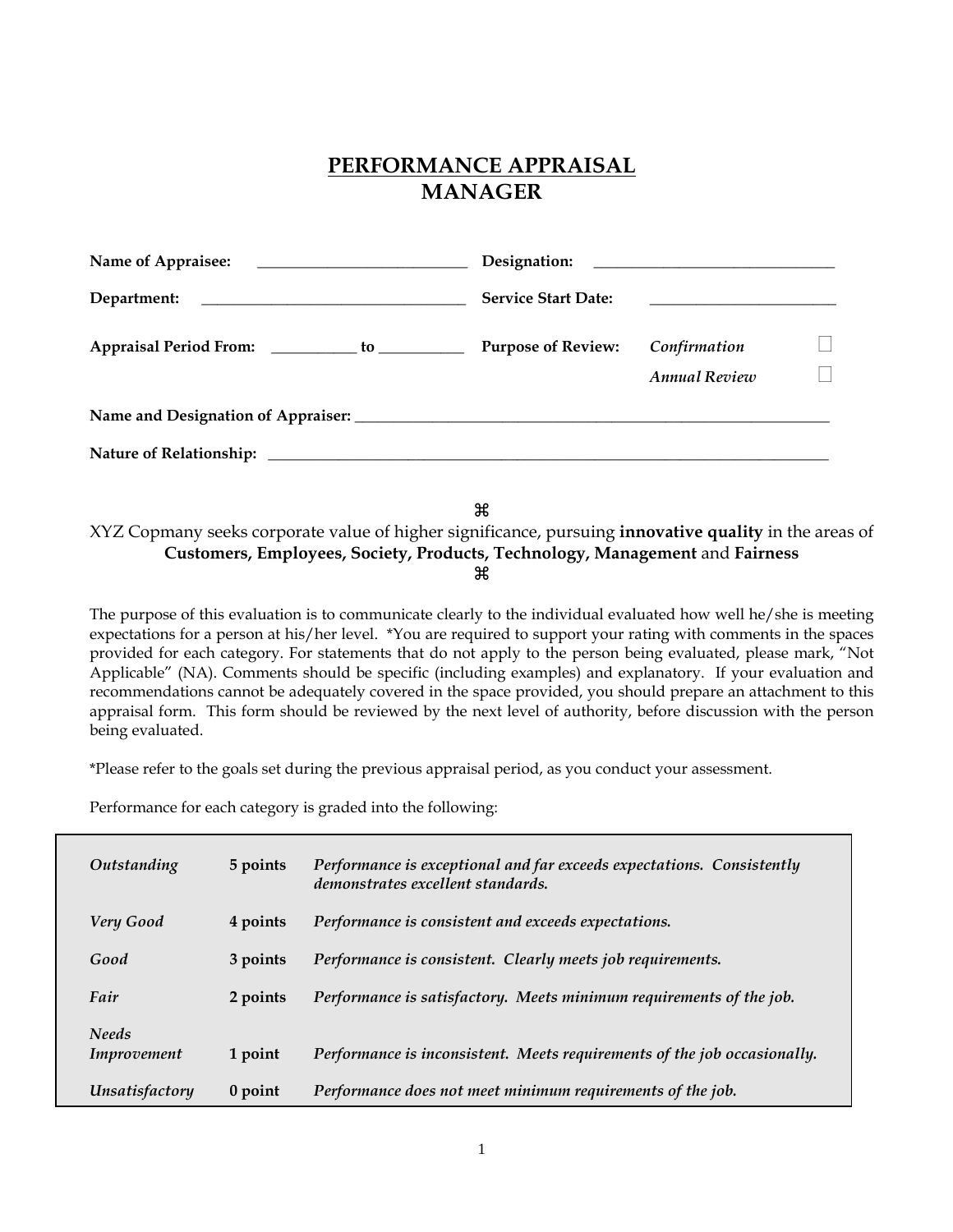|                   | PART I- CUSTOMERS                                                                                    | Outstanding | Very<br>Good   | Good | Fair | <b>Needs</b><br>Improve<br>ment | <b>Unsatis</b><br>factory | Not<br>Applicable |
|-------------------|------------------------------------------------------------------------------------------------------|-------------|----------------|------|------|---------------------------------|---------------------------|-------------------|
| Customer<br>Focus | Places high priority on achieving<br>customer satisfaction (both<br>internal and external customers) | 5           | $\overline{4}$ | 3    |      |                                 | 0                         | NΑ                |
|                   | Displays effective negotiation<br>skills with both suppliers,<br>customers and internal staff        | 5           | 4              | 3    | 2    |                                 | 0                         | NΑ                |

### **PART II- EMPLOYEES**

|                                      | 3. | Demonstrates an interest in the<br>career development of staff<br>within the department | 5 | $\overline{4}$ | $\mathfrak{Z}$ | $\overline{2}$ | $\mathbf{1}$ | $\theta$     | <b>NA</b> |
|--------------------------------------|----|-----------------------------------------------------------------------------------------|---|----------------|----------------|----------------|--------------|--------------|-----------|
| <b>Staff Training</b><br>and Welfare | 4. | Is pro-active in training new hires<br>and less experienced staff                       | 5 | $\overline{4}$ | 3              | $\overline{2}$ | $\mathbf{1}$ | $\theta$     | NA        |
|                                      |    |                                                                                         |   |                |                |                |              |              |           |
| Teamwork                             | 5. | Strives to develop good relations<br>with other departments                             | 5 | $\overline{4}$ | $\mathfrak{Z}$ | $\overline{2}$ | $\mathbf{1}$ | $\theta$     | <b>NA</b> |
| Interpersonal<br>$\mathfrak{b}$      | 6. | Ensures teamwork and co-<br>operation amongst staff                                     | 5 | $\overline{4}$ | 3              | $\overline{2}$ | $\mathbf{1}$ | $\mathbf{0}$ | <b>NA</b> |
| Facilitation                         | 7. | Displays effective interpersonal<br>skills                                              | 5 | $\overline{4}$ | 3              | $\overline{2}$ | $\mathbf{1}$ | $\theta$     | NA        |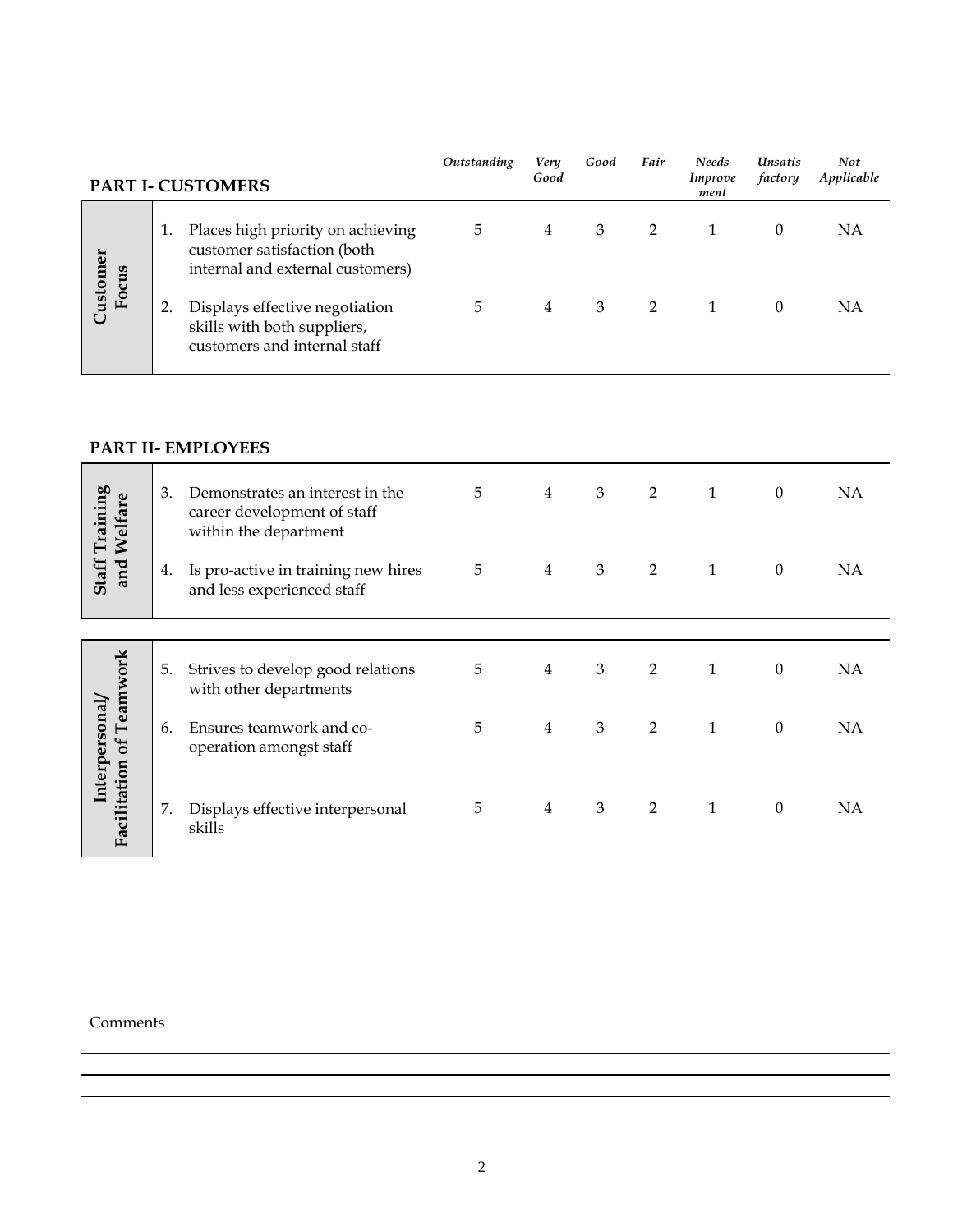| Communication<br>Communicates and presents<br>NA<br>8.<br>3<br>5<br>2<br>$\theta$<br>4<br>1<br>information effectively<br><b>Skills</b> |  |
|-----------------------------------------------------------------------------------------------------------------------------------------|--|

# **PART III SOCIETY**

| Cost<br>sciousness<br>U.<br>O |  | 9. Actively promotes practices that<br>save company resources and<br>minimize wastage | ٠h |  | 3. |  |  |  |  |
|-------------------------------|--|---------------------------------------------------------------------------------------|----|--|----|--|--|--|--|
|-------------------------------|--|---------------------------------------------------------------------------------------|----|--|----|--|--|--|--|

# **PART IV PRODUCTS AND SERVICES**

|                                   | 10. Keeps current about industry<br>developments                 | 5 | $\overline{4}$ | 3              | $\overline{2}$ | $\mathbf{1}$ | $\boldsymbol{0}$ | NA        |
|-----------------------------------|------------------------------------------------------------------|---|----------------|----------------|----------------|--------------|------------------|-----------|
| Job Knowledge<br>Technical Skills | 11. Displays a high level of technical<br>competence in job area | 5 | $\overline{4}$ | 3              | 2              | $\mathbf{1}$ | $\boldsymbol{0}$ | <b>NA</b> |
|                                   |                                                                  |   |                |                |                |              |                  |           |
|                                   | 12. Displays commitment to personal<br>and career development    | 5 | $\overline{4}$ | 3              | $\overline{2}$ | $\mathbf{1}$ | $\mathbf{0}$     | <b>NA</b> |
| <b>Work Attitude</b>              | 13. Plans and organises work<br>effectively                      | 5 | $\overline{4}$ | $\mathfrak{Z}$ | 2              | $\mathbf{1}$ | $\mathbf{0}$     | <b>NA</b> |
|                                   | 14. Is proactive and displays<br>initiative                      | 5 | $\overline{4}$ | 3              | $\overline{2}$ | $\mathbf{1}$ | $\mathbf{0}$     | <b>NA</b> |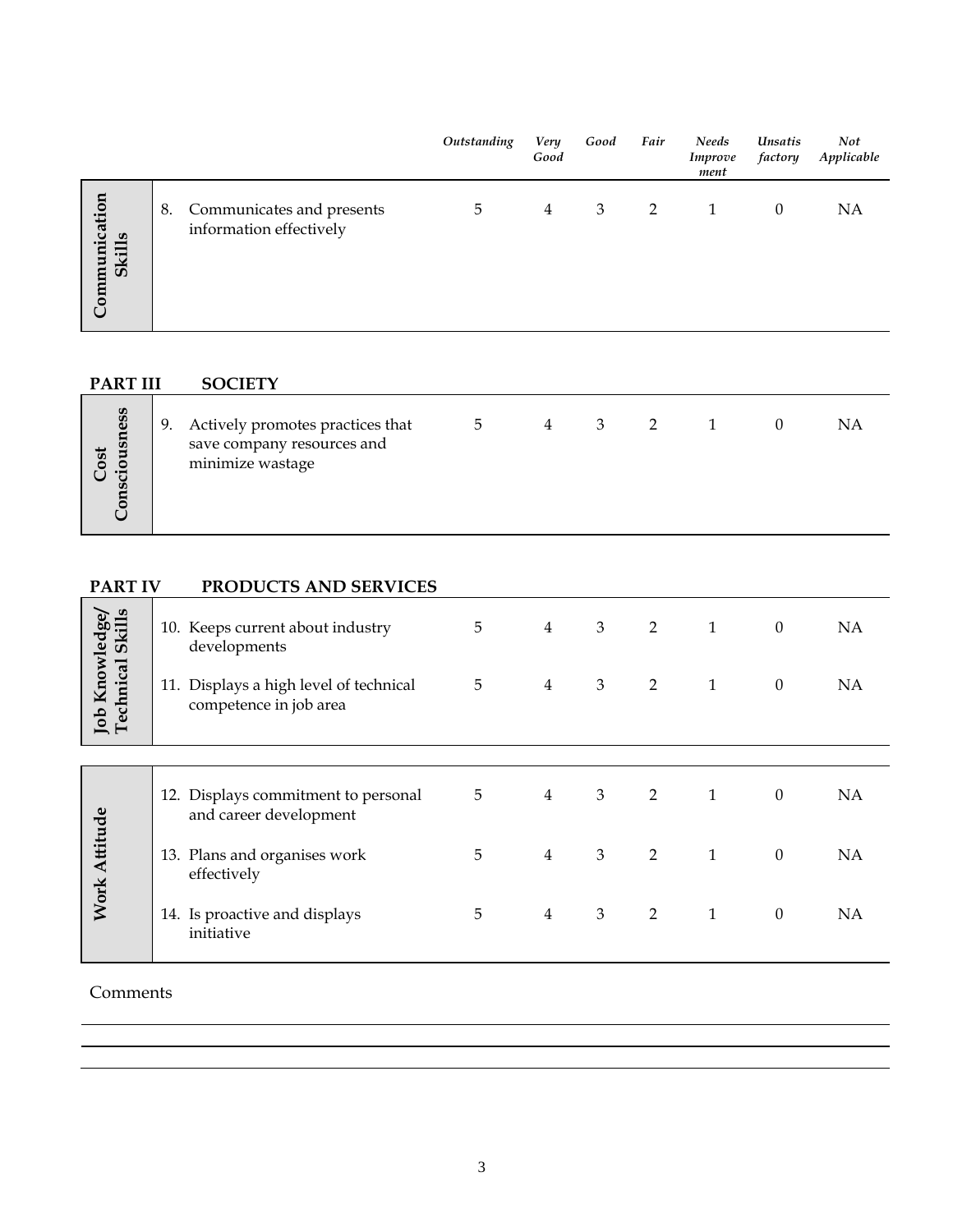|                    |                                                                                              | Outstanding | Very<br>Good   | Good | Fair | <b>Needs</b><br>Improve<br>ment | <b>Unsatis</b><br>factory | <b>Not</b><br>Applicable |
|--------------------|----------------------------------------------------------------------------------------------|-------------|----------------|------|------|---------------------------------|---------------------------|--------------------------|
| Quality<br>Mindset | 15. Ensures that work performed in<br>the department is accurate and of<br>high quality      | 5           | $\overline{4}$ | 3    | 2    | 1                               | $\theta$                  | ΝA                       |
|                    |                                                                                              |             |                |      |      |                                 |                           |                          |
| Safety             | 16. Ensures careful work habits that<br>comply with safety requirements<br>in his department | 5           | $\overline{4}$ | 3    | 2    | 1                               | $\theta$                  | ΝA                       |

**PART V TECHNOLOGY** 

# **PART VI** MANAGEMENT

| Decision<br>Making | 18. Exhibits sound judgement when<br>making decisions       | $5\overline{)}$ | $\overline{4}$ | 3 <sup>7</sup>          | 2 1            |                | $\theta$ | <b>NA</b> |
|--------------------|-------------------------------------------------------------|-----------------|----------------|-------------------------|----------------|----------------|----------|-----------|
|                    | 19. Helps resolve staff problems on<br>work-related matters | 5               | 4              | 3                       | $\overline{2}$ | $\overline{1}$ | $\Omega$ | <b>NA</b> |
| Problem<br>Solving | 20. Handles problem situations<br>effectively               | 5               | $\overline{4}$ | $\overline{\mathbf{3}}$ | 2 1            |                | $\theta$ | NA        |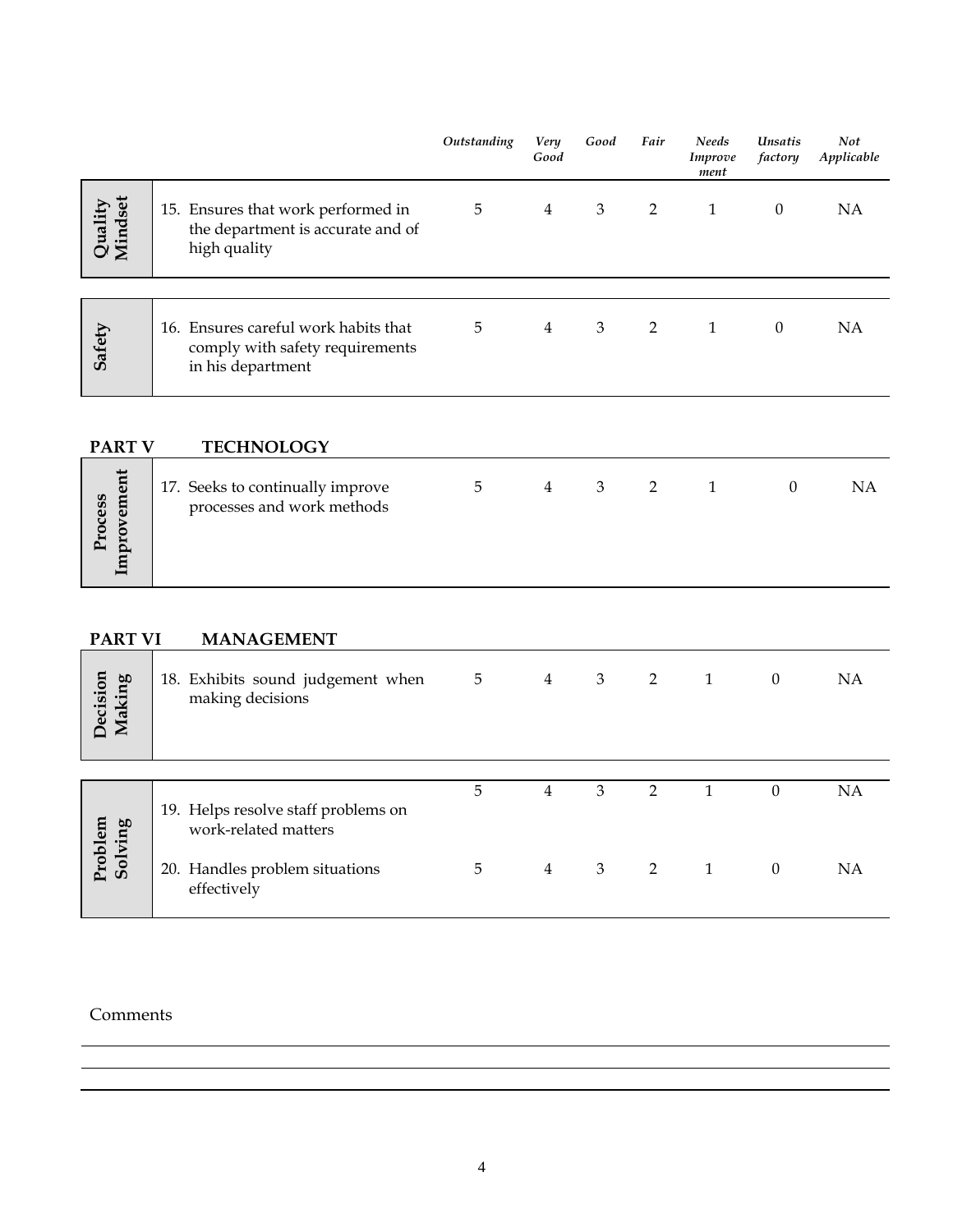|                                   |                 |                                                                                      | Outstanding | Very<br>Good   | Good                        | Fair           | <b>Needs</b><br>Improv<br>ement | Unsatisf<br>actory | Not<br>Applicable |
|-----------------------------------|-----------------|--------------------------------------------------------------------------------------|-------------|----------------|-----------------------------|----------------|---------------------------------|--------------------|-------------------|
| Goal                              | Orientation     | 21. Sets realistic goals and is<br>responsible for meeting them                      | 5           | $\overline{4}$ | $\ensuremath{\mathfrak{Z}}$ | $\overline{2}$ | $\mathbf{1}$                    | $\boldsymbol{0}$   | NA                |
|                                   |                 |                                                                                      |             |                |                             |                |                                 |                    |                   |
| Leadership/Motivation of<br>Staff |                 | 22. Is a positive role model for<br>subordinates                                     | 5           | $\overline{4}$ | $\mathfrak{Z}$              | $\overline{2}$ | $\mathbf{1}$                    | $\boldsymbol{0}$   | <b>NA</b>         |
|                                   |                 | 23. Motivates staff to perform better<br>in all areas                                | 5           | $\overline{4}$ | $\,3$                       | $\overline{2}$ | $\mathbf{1}$                    | $\boldsymbol{0}$   | NA                |
|                                   |                 | 24. Delegates responsibilities to<br>subordinates effectively                        | 5           | $\overline{4}$ | 3                           | $\overline{2}$ | $\mathbf{1}$                    | $\boldsymbol{0}$   | <b>NA</b>         |
|                                   |                 | 25. Ensures staff receive timely<br>feedback                                         | 5           | $\overline{4}$ | 3                           | $\overline{2}$ | $\mathbf{1}$                    | $\theta$           | <b>NA</b>         |
|                                   |                 |                                                                                      |             |                |                             |                |                                 |                    |                   |
|                                   | <b>PART VII</b> | <b>FAIRNESS</b>                                                                      |             |                |                             |                |                                 |                    |                   |
| Integrity                         |                 | 26. Demonstrates integrity and good<br>work ethics in the company's best<br>interest | 5           | $\overline{4}$ | $\ensuremath{\mathfrak{Z}}$ | $\overline{2}$ | $\mathbf{1}$                    | $\boldsymbol{0}$   | NA                |

| ability/<br>ibility     | 27. Demonstrates ability to assume<br>and discharge responsibility | $\mathbf b$ | 4 | 3 |  | NA |
|-------------------------|--------------------------------------------------------------------|-------------|---|---|--|----|
| Dependabi<br>Responsibi | 28. Is adaptable and willing to accept<br>new responsibilities     | 5           | 4 | 3 |  | NA |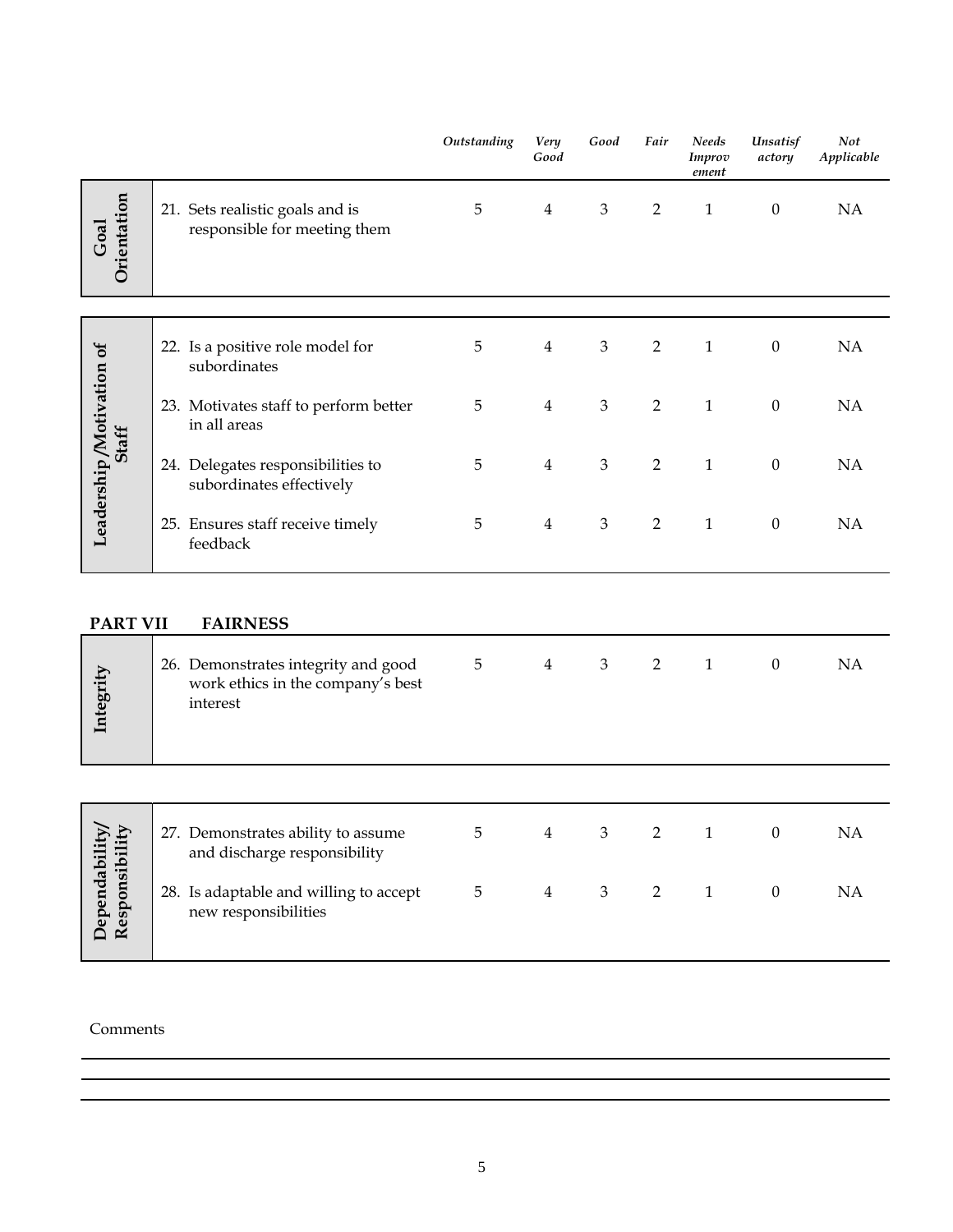## **Evaluation**

|             | Formula                                                  | <i>Score</i> |
|-------------|----------------------------------------------------------|--------------|
| Total Score | Total Scores X 100 %<br>Number of Questions Answered X 5 |              |

# **Grading**

| $90\% - 100\%$<br>П | Outstanding<br>Performance is exceptional and far exceeds expectations.<br>Consistently<br>demonstrates excellent standards in all job requirements.                    |
|---------------------|-------------------------------------------------------------------------------------------------------------------------------------------------------------------------|
| 76%-89%             | <b>Very Good</b><br>Performance is consistent, and exceeds expectations in all situations.                                                                              |
| $60\% - 75\%$<br>ΙI | Good<br>Performance is consistent. Clearly meets essential requirements of job.                                                                                         |
| 45%-59%<br>ΙI       | Fair<br>Performance is satisfactory. Meets requirements of the job.                                                                                                     |
| $31\% - 44\%$       | <b>Needs Improvement</b><br>Performance is inconsistent.<br>Meets requirements of the job occasionally.<br>Supervision and training is required for most problem areas. |
| 0%-30%              | Unsatisfactory<br>Performance does not meet the minimum requirements of the job.                                                                                        |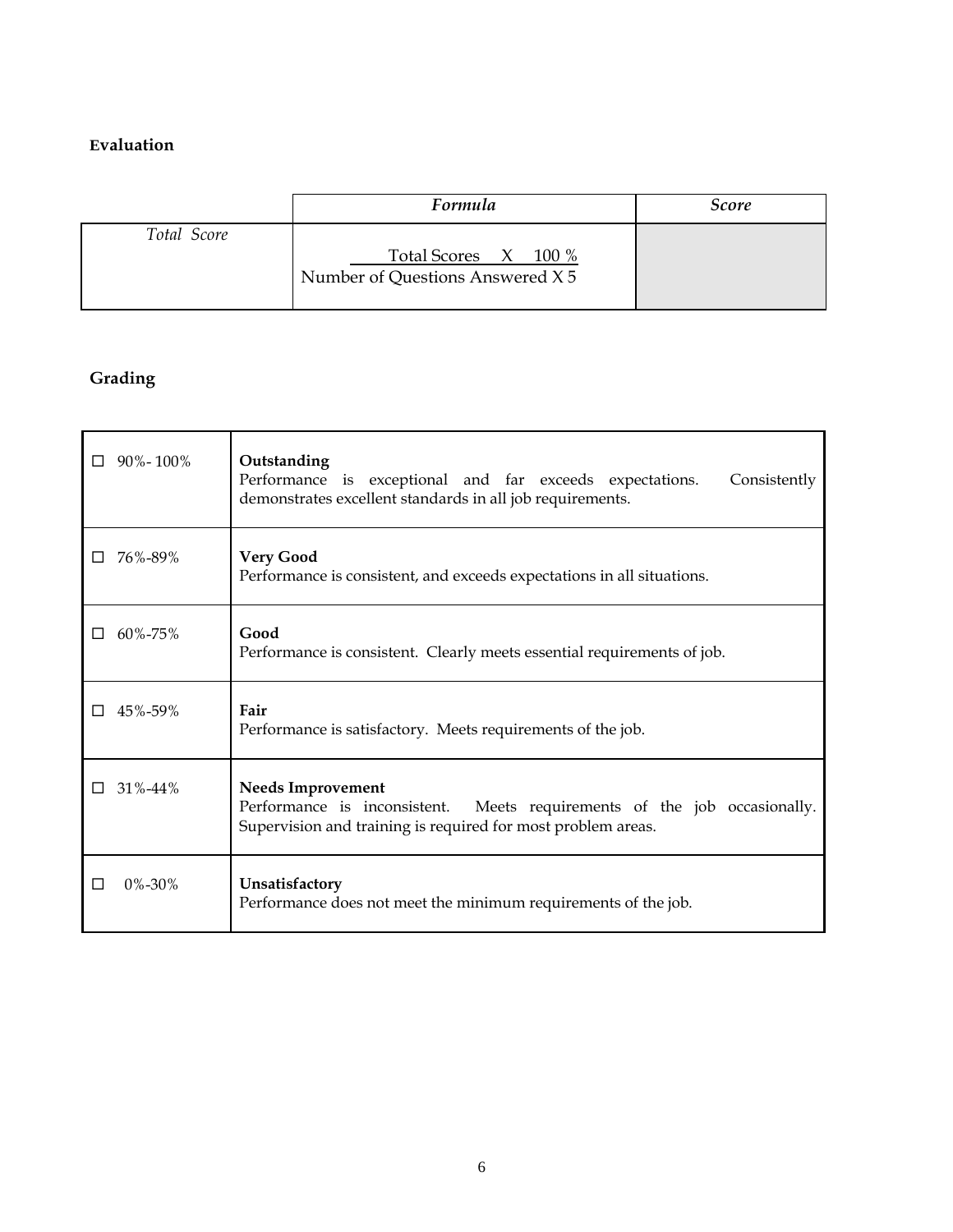### **Growth and Development**

 $(i)$ List the appraisee's strengths

 $(ii)$ List the areas for improvement

 $(iii)$ What specific plans of action, including training, will be taken to help the appraisee in their current job or for possible advancement in the company?

<u> 1989 - Johann Stoff, amerikansk politiker (d. 1989)</u>

### Achievement

 $(i)$ Describe the appraisee's areas of additional responsibilities and/or other work-related achievements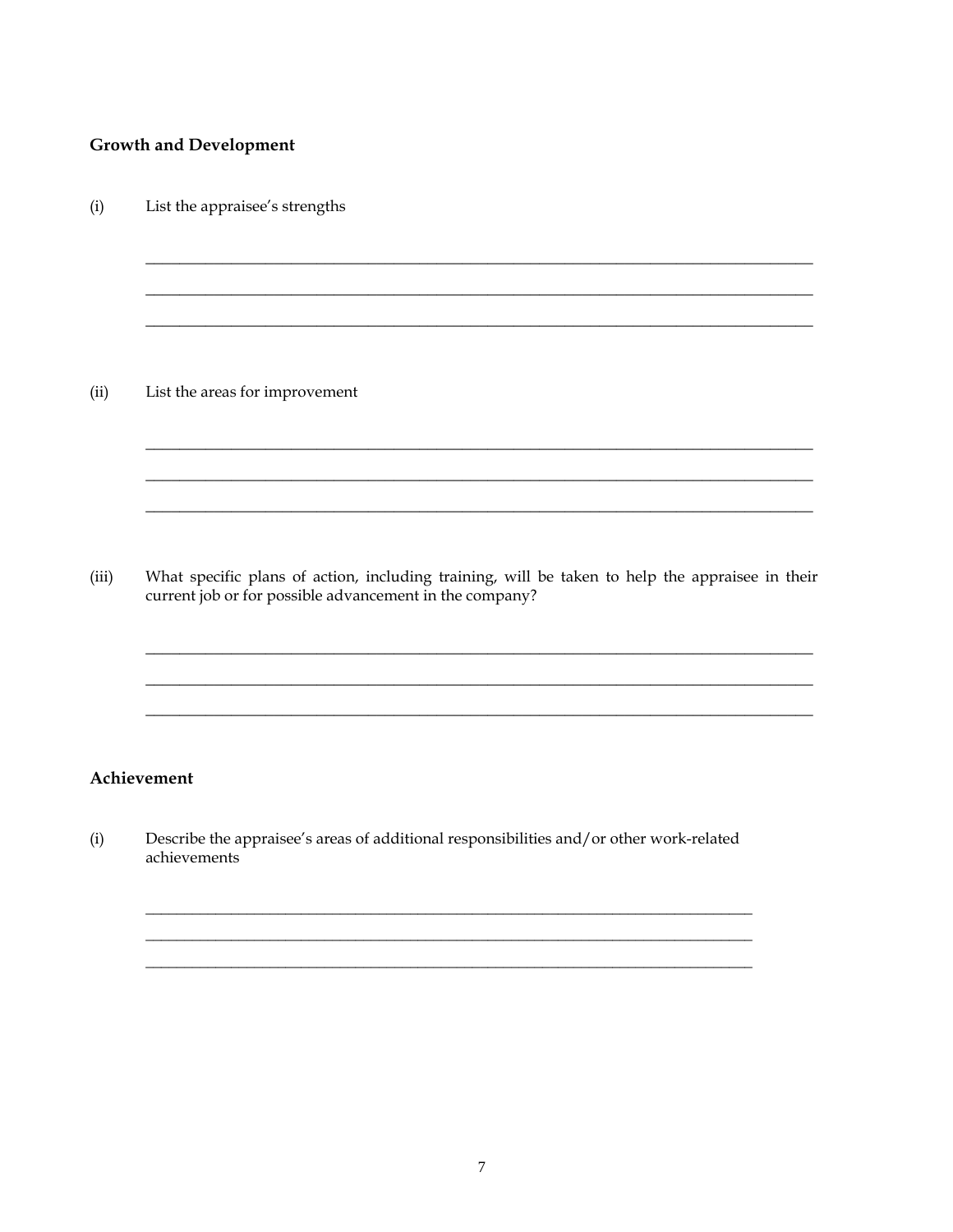### **Review with Staff**

My immediate superior and I have discussed my performance review.

- I agree with the appraisal  $\mathcal{L}$  $\left($ 
	- I disagree with the appraisal  $\lambda$

#### Comments:

 $\overline{(\ }$ 

Signature of Employee

Date

### Recommendations

| $\theta$ | Termination               |  |
|----------|---------------------------|--|
| $\theta$ | Extension of probation    |  |
|          | Suitable for confirmation |  |
|          | (w.e.f.                   |  |
| $\theta$ | Normal increment of S\$   |  |
|          | No salary increment       |  |

- Consider for merit increment
- Transfer to other types of work
- Ready for promotion
- Has potential for promotion, but not ready now

 $\theta$ 

 $\theta$ 

 $\theta$ 

 $\theta$ 

 $\theta$ 

Other Remarks:

Signature of Appraiser

Date